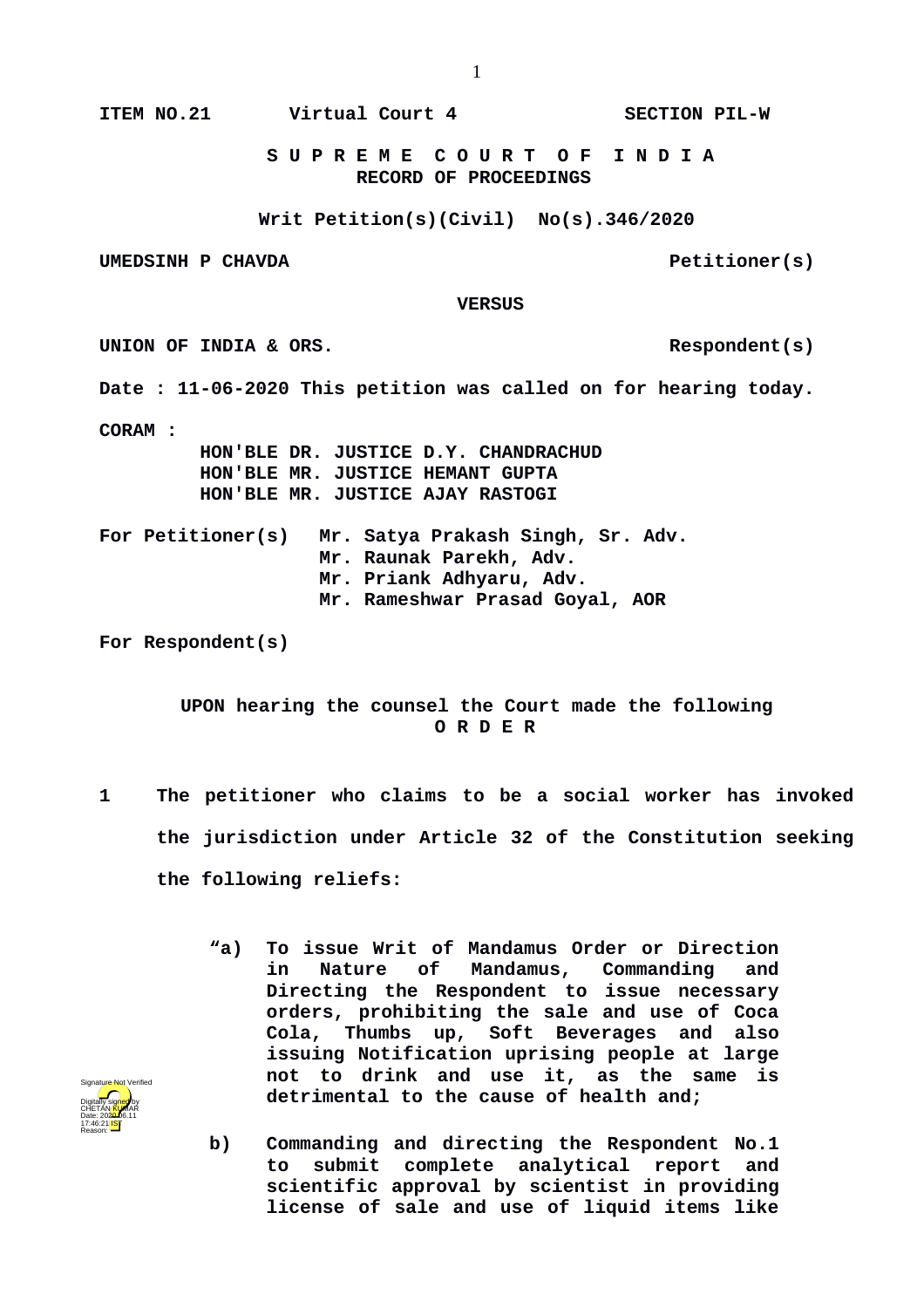## **Coca Cola, Thumbs Up;"**

- **2 The petitioner claims to be a "social worker". The affidavit in support of the petition states that the contents of the petition are true to the knowledge and belief of the petitioner. The petition has been filed without the petitioner having any technical knowledge on the subject. The source of his assertions has not been substantiated. No justification or explanation is forthcoming during the submissions of Mr S P Singh, learned Senior Counsel on why two specific brands in particular are chosen to be the target of the proceedings. The petition has been filed for extraneous reasons. The invocation of the jurisdiction under Article 32 is an abuse of the process.**
- **3 Having heard Mr S P Singh, learned Senior Counsel appearing on behalf of the petitioner, we have come to the conclusion that invocation of the jurisdiction under Article 32 is not a** *bona fide* **recourse to the jurisdiction in a public interest litigation. Consequently, besides dismissing the petition an order directing the imposition of exemplary costs is necessary.**
- **4 We accordingly dismiss the petition and impose costs quantified at Rs 5,00,000 on the petitioner. The costs imposed shall be deposited in the Registry within one month and shall be disbursed to the Supreme Court Advocates-on-Record Association. In default of compliance, the Registry**

2